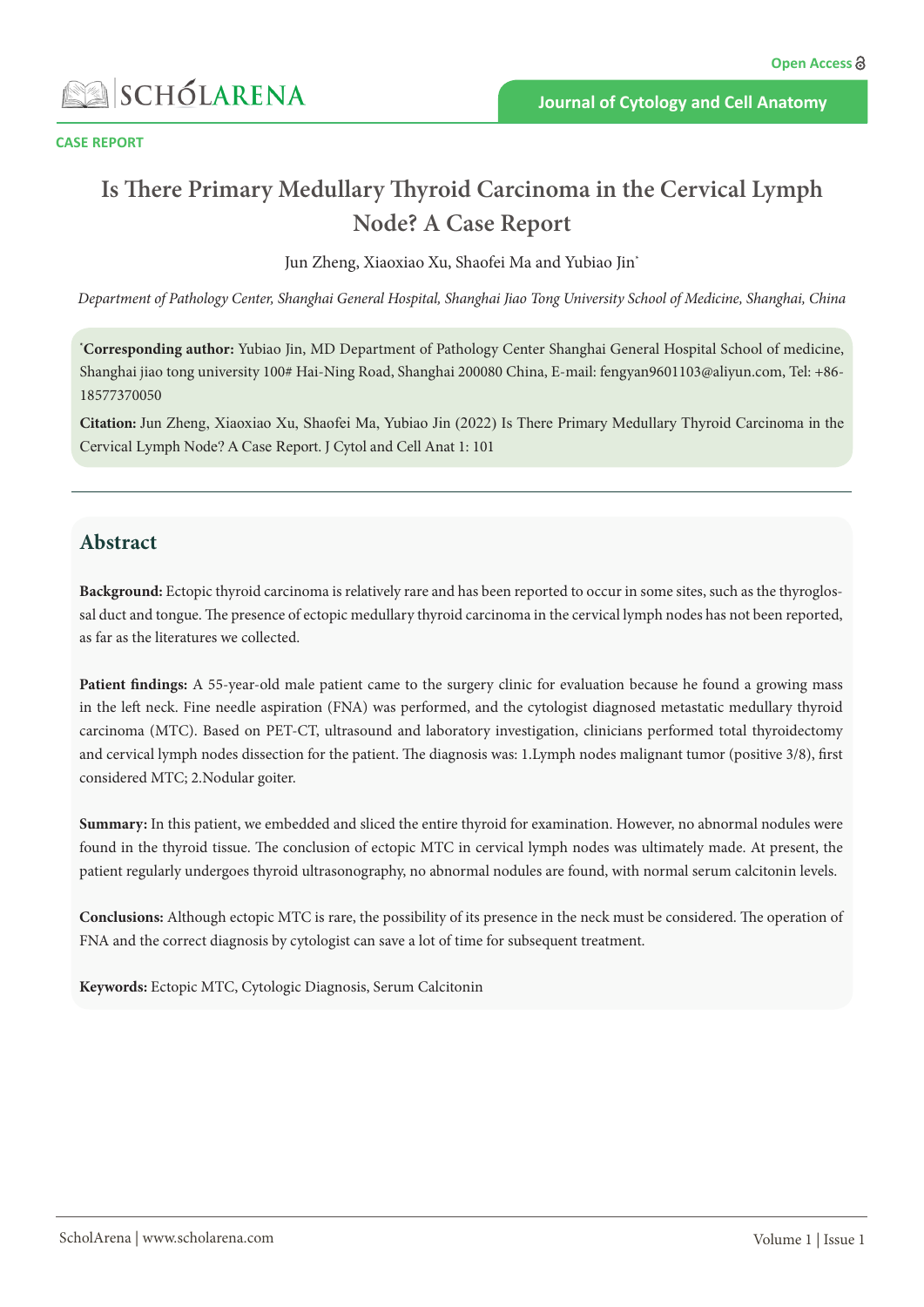# **Introduction**

Total ectopia of thyroid is an unusual phenomenon, most of which is in teratoma, and malignant change in an ectopic thyroid tissue is even rarer [1]. The majority of carcinomas observed in the lingual thyroid are reported to be follicular [2, 3], with very few case reports of papillary carcinoma [4]. The ectopic thyroid tissue in lymph nodes (LN) of neck is more rare in clinical entity. Primary

medullary thyroid carcinoma (MTC) is about 10% of thyroid malignant tumors arised from C-cell in thyroid gland. Up to now, there is no report of MTC which is only found in cervical LN but not in primary thyroid gland. Therefore, we provide a case that only shows ectopic MTC of LNs in the neck.

# **Case Report**

A 55-year-old male patient came to the surgery clinic for evaluation because he found that the mass in the left neck was enlarged for about one month. He did not have the following clinical symptoms, such as fever, hoarseness, dyspnea, dysphagia, etc. The patient denied the history of surgery and external injury. A painless toughness mass could be reached in the left side of neck of thyroid area level, and ultrasound indicated a hypoechoic round mass with low echo in the vicinity of the thyroid tissue. It was suggested that the patient should be examined by fine-needle aspiration biopsy (FNAB). Furthermore, the patient's serum calcitonin level was 291pg/ml (normal range was 0~11.5pg/ml).

The FNA smear of the cervical LN exhibited a great number of dominated same-size cylindrical or spindle cells in a dispersed pattern with round-shape nucleus and a few of giant nucleus cells were isolated in these same-size cells, of which nucleus diameter was 3-3.5 times larger than that of the dominant tumor cells. Under the microscope, some amorphous substances stained pink and purple could be seen in part of the background, which was suspected to be amyloid. Most of the nuclear staining was salt-and-pepper-like. Based on the above description, the patient was diagnosed as metastatic MTC by cytopathology.

A PET-CT was carried out and it showed only enlarged cervical LNs with high level of glucose metabolism could be seen on the level of thyroid tissue. It meant there was metastatic tumor in the LNs.

Subsequently, clinicians performed total thyroidectomy and cervical lymph node dissection on the patient according to the pathological diagnosis.

Macroscopic examination showed multiple small nodules in the lobes of the thyroid gland, the nodules were clear, the cut surface was gelatinous, gray-red, and soft texture. Six lymph nodes were obtained from neck level VI lymph nodes (two of which were gray-white), and two of the lymph nodes were obtained from the left level II to III lymph nodes (one of which was gray-white). There was no obvious abnormality of thyroid nodules under microscope. The deeply stained metastatic cells were observed in the grayish-white lymph nodes, and these cells grew in two ways (diffuse type and follicular type). The substance in the follicular structure was the pink-purple amyloid protein as FNA smears mentioned above. The characteristics of abnormal cells in the histological sections were consistent with those of MTC cells, especially the nuclei. Rare megakaryocytes could be seen occasionally in the sections, and there are no normal thyroid follicles and tissues in the lymph nodes. Immunohistochemical staining of the abnormal cells showed that calcitonin, TTF-1, CD56, Syn were positive.

Because no abnormal nodules were found in original thyroid tissue slices at the first examination, we embedded and sliced all of the rest thyroid tissue for second examination. However, no abnormal nodules were found in the rest thyroid tissue either. Based on the histological manifestation and positive immunostaining marks, the diagnosis was: 1, Lymph nodes malignant tumor (positive 3/8), first considered medullary thyroid carcinoma; 2, Nodular goiter.

At present, the patient regularly undergoes thyroid ultrasonography, no abnormal nodules are found, with normal serum calcitonin levels.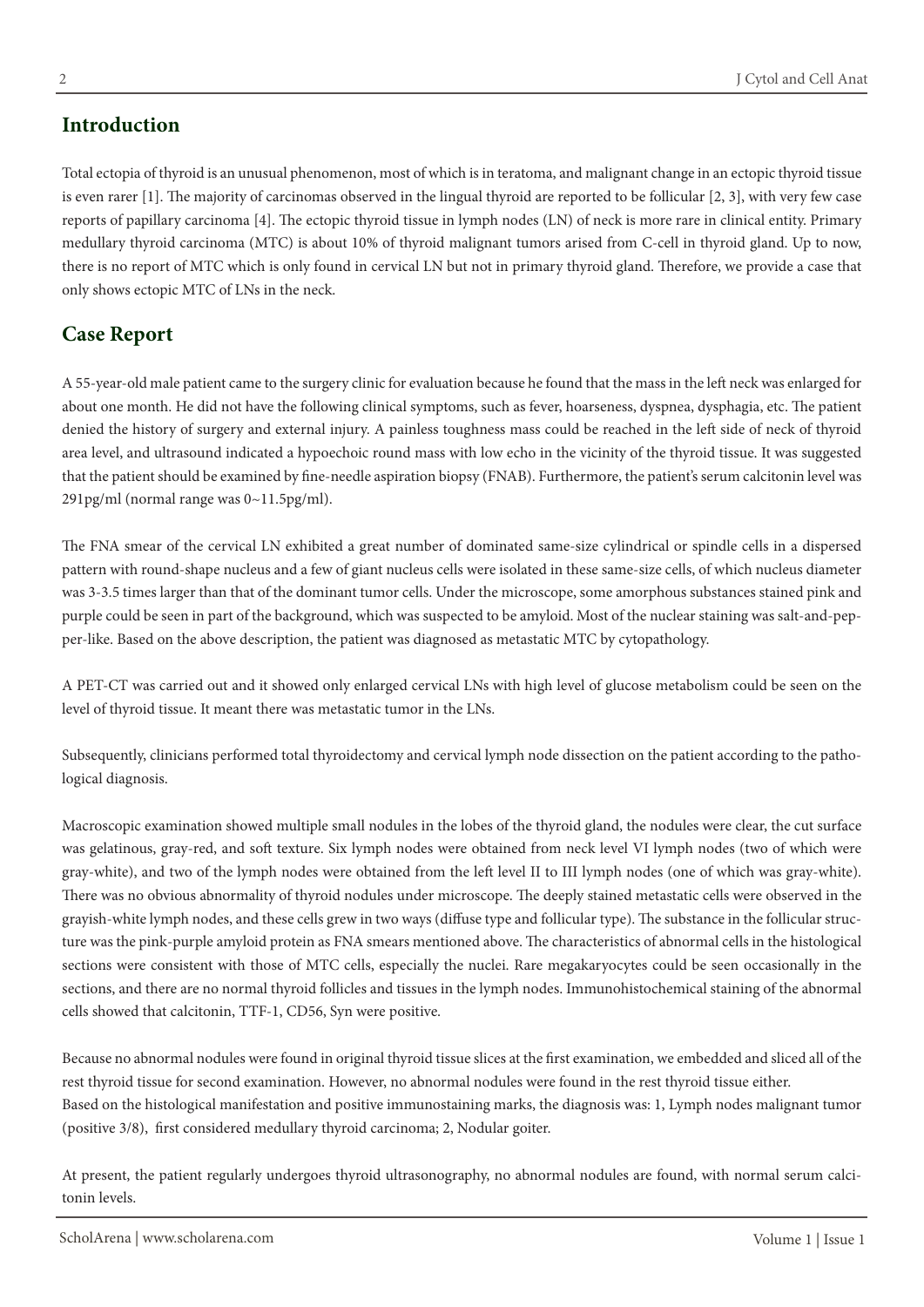#### **Discussion**

Medullary thyroid carcinoma (MTC) accounts for approximately 5% of thyroid malignancies. MTC is a well-differentiated neuroendocrine carcinoma that arises from thyroid C-cells. It occurs as a sporadic cancer in approximately 80% of cases and is part of autosomal dominant genetic familial disorders in the remaining ones [5].

The diagnosis of MTC is usually made by fine needle aspiration (FNA) cytology and serum calcitonin measurement [6]. For experienced physicians, FNA can provide significant assistance in preoperative diagnosis. Microscopically, the cells may be characterized by nuclear dislocation, "neuroendocrine" chromatin, inconspicuous nucleoli, binuclear and multinucleate cells, the cell boundaries are unclear, the background is clean, and amyloid is sometimes present. In our case, the main cytological characteristics of abnormal cells in cervical lymph nodes matched the cellular features of MTC in FNA smears. Therefore, the cytological diagnosis was metastatic MTC.

MTC mainly synthesizes and secretes calcitonin (CT), carcino-embryonic antigen (CEA), and vasoactive substances such as histamine, active peptides, and corticotropin. When the serumal CT level is higher than 100 pg/ml, it is considered as MTC[7]. One of the reasons for our diagnosis of metastatic medullary thyroid carcinoma is that the patient's serum calcitonin level is 291pg/ml. Williams PL, et al, considered that parafollicular C-cells reach the thyroid by ultimobranchial bodies, which are the product of the fourth and fifth branchial pouches and form 1%-30% of the thyroid weight. Failure of descent of either the medial anlage of the thyroid, or the ultimobranchial bodies, and the incomplete obliteration of its vertical tract, lead to ectopic thyroid development, including C-cells [8]. Ectopic thyroid cancer is rare, with a reported incidence of 1 in 300,000[9]. It can be found in many sites, the most common of which is the thyroglossal duct. Ectopic thyroid cancer in the lymph nodes of the neck is rare. And ectopic medullary thyroid cancer is even rarer.

It is also important to emphasize that the diagnosis of ectopic MTC is not established without examination of the normal thyroid gland. We can confirm that there is no evidence of suspected malignancy in the normal thyroid by ultrasonography, MRI, CT and thyroid radionuclide scanning, and take samples of the whole thyroid and confirm that no malignancy is found in the continuous section, after which the diagnosis of ectopic MTC can be confirmed[10]. In our case, abnormal mass was not observed in original thyroid tissue in pre-operation (including PET-CT examination), intra-operation and post-operation. All thyroid tissue were embedded and sectioned, and only encapsulated lesions were found under microscope, and there were no abnormal nodules or cells. Tumor tissue (or cells) was found only in lymph nodes. Therefore, our paramount consideration is to suspect the ectopic MTC in LNs.

MTC is a moderately malignant cancer with a relatively poor prognosis. But most cases are asymptomatic and are only noticed when the lymph nodes in the neck grow progressively larger and cause discomfort, as in this case. Most guidelines consider total thyroidectomy plus cervical lymph node dissection as the preferred treatment. Since the ectopic MTC from the cervical lymph nodes has not been reported in the literature, in our medical institution, the surgeons of the thyroid and breast surgery gave the treatment plan used for the general cases diagnosed thyroid malignant tumor with LNs metastasis in order to exclude the primary focus of MTC from the original thyroid tissue. And our case is followed by this way.

The gene clearly associated with the development of MTC is chromosome 10, involving mutations in the RET oncogene. According to the 2015 American thyroid association (ATA) MTC guidelines, RET gene can be detected for both genotypic MTC and sporadic MTC[11]. In addition, Boichard et al. found that RAS mutations and RET mutations were mutually exclusive, and RAS gene testing was feasible in sporadic MTC patients with negative RET mutations [12].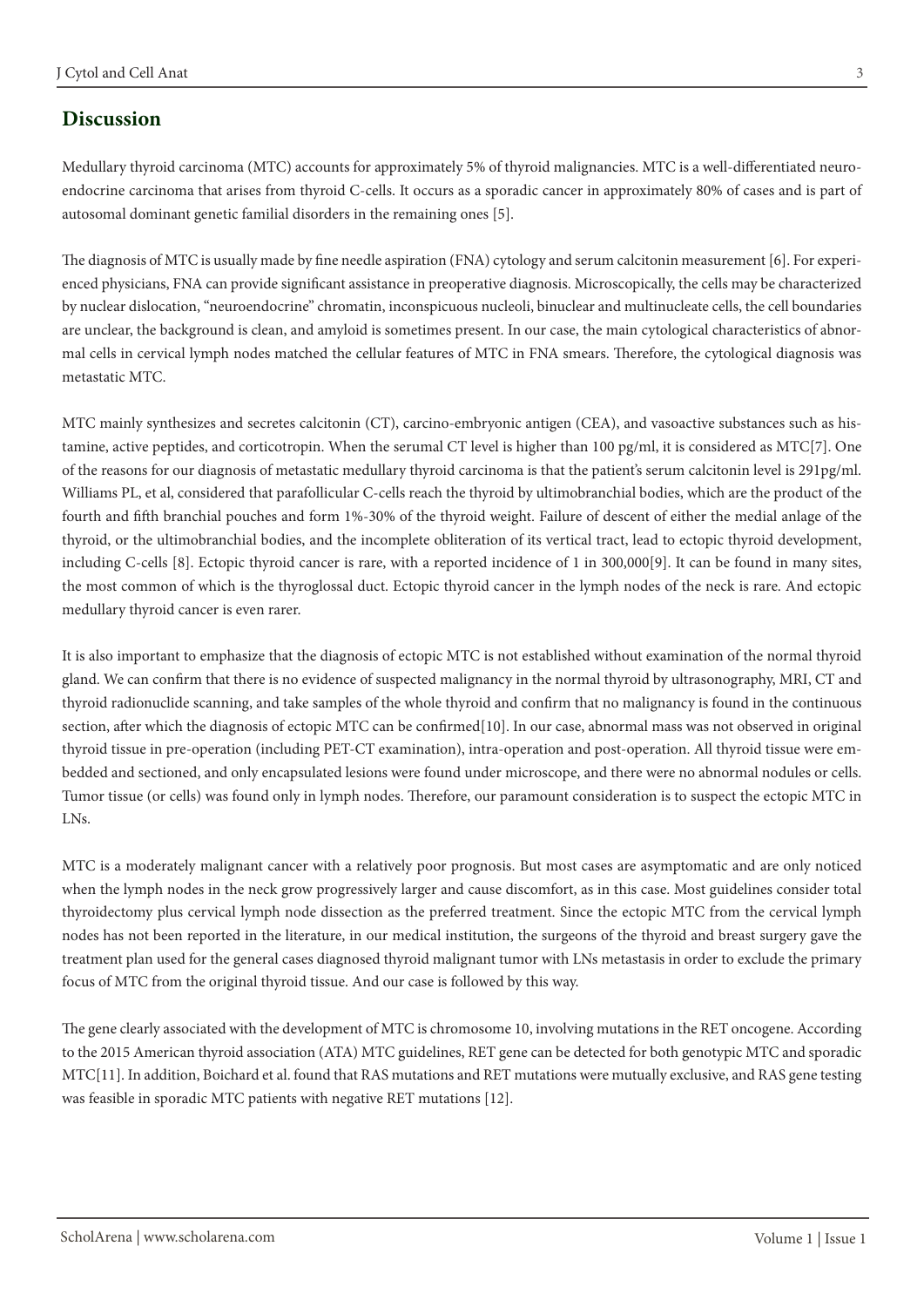Serum CT play an important role in postoperative monitoring of MTC. Failure to detect calcitonin at 2 months after thyroidectomy was a good predictor of complete response, with a less than 4% risk of recurrence during follow-up. When the serum CT level is above 150Pg/mL, more detailed imaging studies such as neck and chest CT, liver MRI, bone scan, spinal and pelvic MRI, and even PET-CT tests are required[13,14].

# **Acknowledgments**

We thank the medical staff in our department for providing clinical experience.

## **Author Disclosure Statement**

No competing financial interests exist.